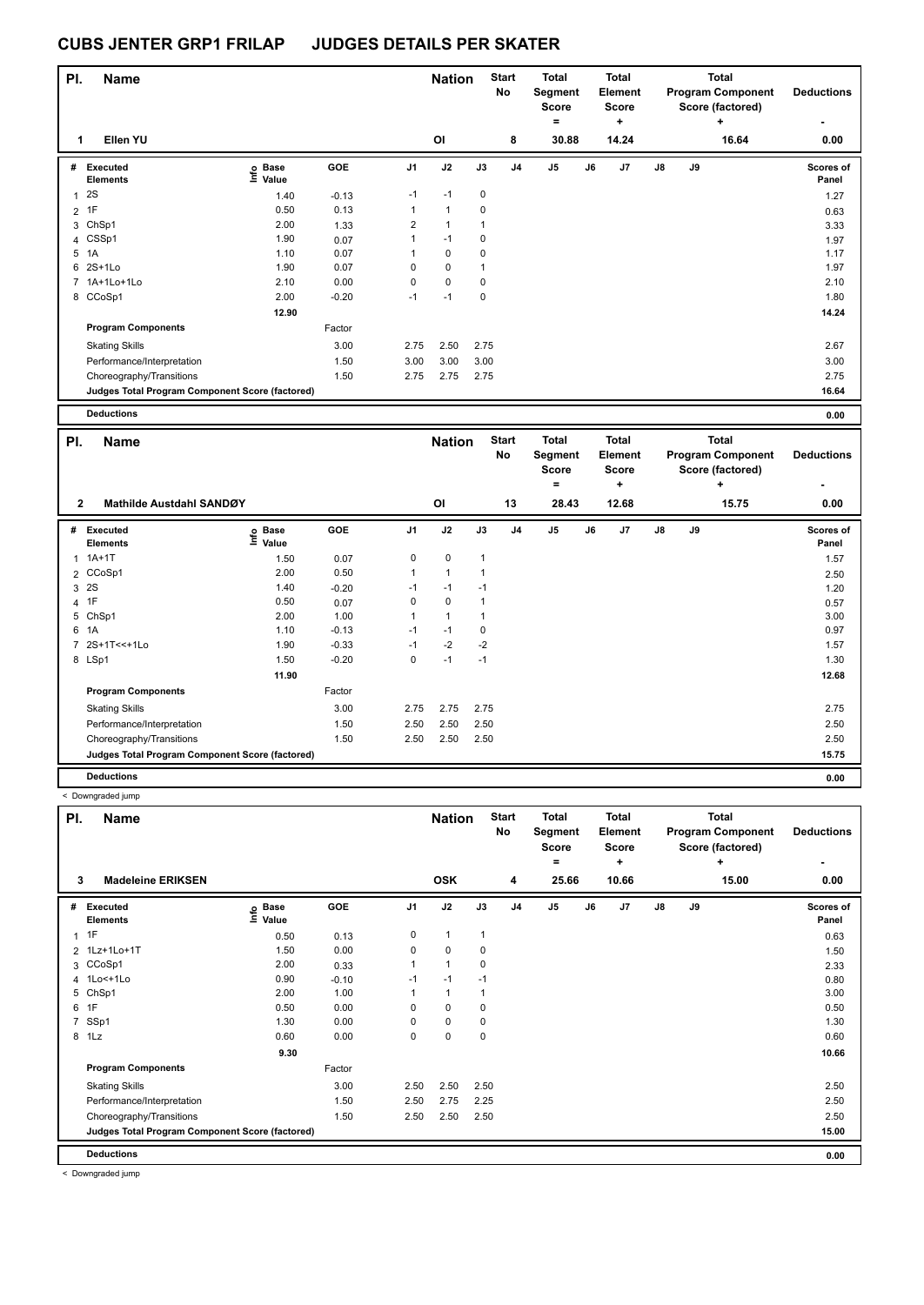| PI. | <b>Name</b>                                     |                              |            |                | <b>Nation</b> |              | <b>Start</b><br>No | <b>Total</b><br>Segment<br><b>Score</b><br>۰ |    | <b>Total</b><br>Element<br><b>Score</b><br>٠ |               |    | <b>Total</b><br><b>Program Component</b><br>Score (factored) | <b>Deductions</b>  |
|-----|-------------------------------------------------|------------------------------|------------|----------------|---------------|--------------|--------------------|----------------------------------------------|----|----------------------------------------------|---------------|----|--------------------------------------------------------------|--------------------|
| 4   | <b>Emily NATHAN</b>                             |                              |            |                | <b>OSK</b>    |              | 15                 | 22.09                                        |    | 8.07                                         |               |    | 14.02                                                        | 0.00               |
| #   | <b>Executed</b><br><b>Elements</b>              | <b>Base</b><br>١mfo<br>Value | <b>GOE</b> | J <sub>1</sub> | J2            | J3           | J <sub>4</sub>     | J <sub>5</sub>                               | J6 | J7                                           | $\mathsf{J}8$ | J9 |                                                              | Scores of<br>Panel |
|     | 1 1Lz+1Lo+1Lo                                   | 1.60                         | 0.07       | 0              | $\mathbf 0$   | $\mathbf{1}$ |                    |                                              |    |                                              |               |    |                                                              | 1.67               |
|     | 2 1Lo+1Lo                                       | 1.00                         | 0.00       | 0              | $\mathbf 0$   | 0            |                    |                                              |    |                                              |               |    |                                                              | 1.00               |
|     | 3 CSSp0                                         | 0.00                         | 0.00       |                |               |              |                    |                                              |    |                                              |               |    |                                                              | 0.00               |
|     | 4 ChSp1                                         | 2.00                         | 0.00       | 0              | $\mathbf 0$   | 0            |                    |                                              |    |                                              |               |    |                                                              | 2.00               |
| 5   | 1S                                              | 0.40                         | 0.00       | 0              | $\mathbf 0$   | 0            |                    |                                              |    |                                              |               |    |                                                              | 0.40               |
| 6   | 1Lo                                             | 0.50                         | 0.00       | 0              | 0             | 0            |                    |                                              |    |                                              |               |    |                                                              | 0.50               |
|     | 7 1F                                            | 0.50                         | 0.00       | 0              | $\mathbf 0$   | 0            |                    |                                              |    |                                              |               |    |                                                              | 0.50               |
|     | 8 CCoSp1                                        | 2.00                         | 0.00       | 0              | $\pmb{0}$     | 0            |                    |                                              |    |                                              |               |    |                                                              | 2.00               |
|     |                                                 | 8.00                         |            |                |               |              |                    |                                              |    |                                              |               |    |                                                              | 8.07               |
|     | <b>Program Components</b>                       |                              | Factor     |                |               |              |                    |                                              |    |                                              |               |    |                                                              |                    |
|     | <b>Skating Skills</b>                           |                              | 3.00       | 2.25           | 2.00          | 2.25         |                    |                                              |    |                                              |               |    |                                                              | 2.17               |
|     | Performance/Interpretation                      |                              | 1.50       | 2.25           | 2.50          | 2.25         |                    |                                              |    |                                              |               |    |                                                              | 2.33               |
|     | Choreography/Transitions                        |                              | 1.50       | 2.50           | 2.75          | 2.75         |                    |                                              |    |                                              |               |    |                                                              | 2.67               |
|     | Judges Total Program Component Score (factored) |                              |            |                |               |              |                    |                                              |    |                                              |               |    |                                                              | 14.02              |
|     | <b>Deductions</b>                               |                              |            |                |               |              |                    |                                              |    |                                              |               |    |                                                              | 0.00               |
| PI. | <b>Name</b>                                     |                              |            |                | <b>Nation</b> |              | <b>Start</b>       | <b>Total</b>                                 |    | <b>Total</b>                                 |               |    | <b>Total</b>                                                 |                    |

| PI.          | <b>Name</b>                                     |    |               |         |      | <b>Nation</b> |      | <b>Start</b><br>No | Total<br>Segment<br>Score<br>۰ | <b>Total</b><br>Element<br><b>Score</b><br>÷ |               |    | Total<br><b>Program Component</b><br>Score (factored)<br>÷ | <b>Deductions</b><br>$\overline{\phantom{0}}$ |
|--------------|-------------------------------------------------|----|---------------|---------|------|---------------|------|--------------------|--------------------------------|----------------------------------------------|---------------|----|------------------------------------------------------------|-----------------------------------------------|
| 5            | <b>Sofie LARSEN EIDE</b>                        |    |               |         |      | <b>BSK</b>    |      | 1                  | 19.20                          | 9.07                                         |               |    | 10.13                                                      | 0.00                                          |
| #            | <b>Executed</b><br><b>Elements</b>              | ١m | Base<br>Value | GOE     | J1   | J2            | J3   | J <sub>4</sub>     | J5                             | J7<br>J6                                     | $\mathsf{J}8$ | J9 |                                                            | <b>Scores of</b><br>Panel                     |
| 1            | CoSp1                                           |    | 1.70          | 0.00    | 0    | $\mathbf 0$   | 0    |                    |                                |                                              |               |    |                                                            | 1.70                                          |
|              | $2$ 1F                                          |    | 0.50          | $-0.03$ | 0    | $-1$          | 0    |                    |                                |                                              |               |    |                                                            | 0.47                                          |
| $\mathbf{3}$ | 1Lz                                             | e  | 0.60          | 0.00    | 0    | $\mathbf 0$   | 0    |                    |                                |                                              |               |    |                                                            | 0.60                                          |
| 4            | ChSp1                                           |    | 2.00          | $-0.50$ | $-1$ | $-1$          | $-1$ |                    |                                |                                              |               |    |                                                            | 1.50                                          |
| 5            | CCoSp1                                          |    | 2.00          | 0.00    | 0    | 0             | 0    |                    |                                |                                              |               |    |                                                            | 2.00                                          |
| 6            | 1Lz+1Lo                                         |    | 1.10          | $-0.07$ | 0    | $-1$          | $-1$ |                    |                                |                                              |               |    |                                                            | 1.03                                          |
|              | 7 1F+1Lo+1Lo                                    |    | 1.50          | $-0.10$ | $-1$ | $-1$          | $-1$ |                    |                                |                                              |               |    |                                                            | 1.40                                          |
|              | 8 1S                                            |    | 0.40          | $-0.03$ | 0    | $-1$          | 0    |                    |                                |                                              |               |    |                                                            | 0.37                                          |
|              |                                                 |    | 9.80          |         |      |               |      |                    |                                |                                              |               |    |                                                            | 9.07                                          |
|              | <b>Program Components</b>                       |    |               | Factor  |      |               |      |                    |                                |                                              |               |    |                                                            |                                               |
|              | <b>Skating Skills</b>                           |    |               | 3.00    | 1.50 | 1.50          | 1.50 |                    |                                |                                              |               |    |                                                            | 1.50                                          |
|              | Performance/Interpretation                      |    |               | 1.50    | 2.00 | 2.00          | 2.00 |                    |                                |                                              |               |    |                                                            | 2.00                                          |
|              | Choreography/Transitions                        |    |               | 1.50    | 1.75 | 1.75          | 1.75 |                    |                                |                                              |               |    |                                                            | 1.75                                          |
|              | Judges Total Program Component Score (factored) |    |               |         |      |               |      |                    |                                |                                              |               |    |                                                            | 10.13                                         |
|              | <b>Deductions</b>                               |    |               |         |      |               |      |                    |                                |                                              |               |    |                                                            | 0.00                                          |

e Jump take off with wrong edge (long)

| PI.            | <b>Name</b>                                     |                            |         |                | <b>Nation</b> |              | <b>Start</b><br>No | <b>Total</b><br>Segment<br>Score<br>۰ |    | <b>Total</b><br>Element<br><b>Score</b><br>÷ |               |    | <b>Total</b><br><b>Program Component</b><br>Score (factored)<br>٠ | <b>Deductions</b>  |
|----------------|-------------------------------------------------|----------------------------|---------|----------------|---------------|--------------|--------------------|---------------------------------------|----|----------------------------------------------|---------------|----|-------------------------------------------------------------------|--------------------|
| 6              | <b>Frida BERG</b>                               |                            |         |                | <b>SIL</b>    |              | 16                 | 19.04                                 |    | 9.17                                         |               |    | 9.87                                                              | 0.00               |
| #              | Executed<br><b>Elements</b>                     | e Base<br>⊆ Value<br>Value | GOE     | J <sub>1</sub> | J2            | J3           | J <sub>4</sub>     | J <sub>5</sub>                        | J6 | J <sub>7</sub>                               | $\mathsf{J}8$ | J9 |                                                                   | Scores of<br>Panel |
| $\mathbf{1}$   | CSp1                                            | 1.40                       | $-0.20$ | 0              | $-1$          | $-1$         |                    |                                       |    |                                              |               |    |                                                                   | 1.20               |
| $\overline{2}$ | $1A+1T$                                         | 1.50                       | $-0.07$ | $-1$           | 0             | $\mathbf 0$  |                    |                                       |    |                                              |               |    |                                                                   | 1.43               |
| 3              | ChSp1                                           | 2.00                       | $-0.67$ | $-1$           | $-2$          | $-1$         |                    |                                       |    |                                              |               |    |                                                                   | 1.33               |
|                | 4 CoSp1                                         | 1.70                       | 0.00    | 0              | 0             | $\mathbf 0$  |                    |                                       |    |                                              |               |    |                                                                   | 1.70               |
|                | 5 1F                                            | 0.50                       | $-0.03$ | $-1$           | 0             | $\mathbf 0$  |                    |                                       |    |                                              |               |    |                                                                   | 0.47               |
|                | 6 1F+1Lo+1T                                     | 1.40                       | $-0.10$ | $-1$           | $-1$          | $-1$         |                    |                                       |    |                                              |               |    |                                                                   | 1.30               |
|                | 7 1Lz                                           | 0.60                       | $-0.03$ | 0              | 0             | $-1$         |                    |                                       |    |                                              |               |    |                                                                   | 0.57               |
|                | 8 1A                                            | 1.10                       | 0.07    | 0              | 0             | $\mathbf{1}$ |                    |                                       |    |                                              |               |    |                                                                   | 1.17               |
|                |                                                 | 10.20                      |         |                |               |              |                    |                                       |    |                                              |               |    |                                                                   | 9.17               |
|                | <b>Program Components</b>                       |                            | Factor  |                |               |              |                    |                                       |    |                                              |               |    |                                                                   |                    |
|                | <b>Skating Skills</b>                           |                            | 3.00    | 2.00           | 1.75          | 1.75         |                    |                                       |    |                                              |               |    |                                                                   | 1.83               |
|                | Performance/Interpretation                      |                            | 1.50    | 1.50           | 1.25          | 1.50         |                    |                                       |    |                                              |               |    |                                                                   | 1.42               |
|                | Choreography/Transitions                        |                            | 1.50    | 1.75           | 1.50          | 1.25         |                    |                                       |    |                                              |               |    |                                                                   | 1.50               |
|                | Judges Total Program Component Score (factored) |                            |         |                |               |              |                    |                                       |    |                                              |               |    |                                                                   | 9.87               |
|                | <b>Deductions</b>                               |                            |         |                |               |              |                    |                                       |    |                                              |               |    |                                                                   | 0.00               |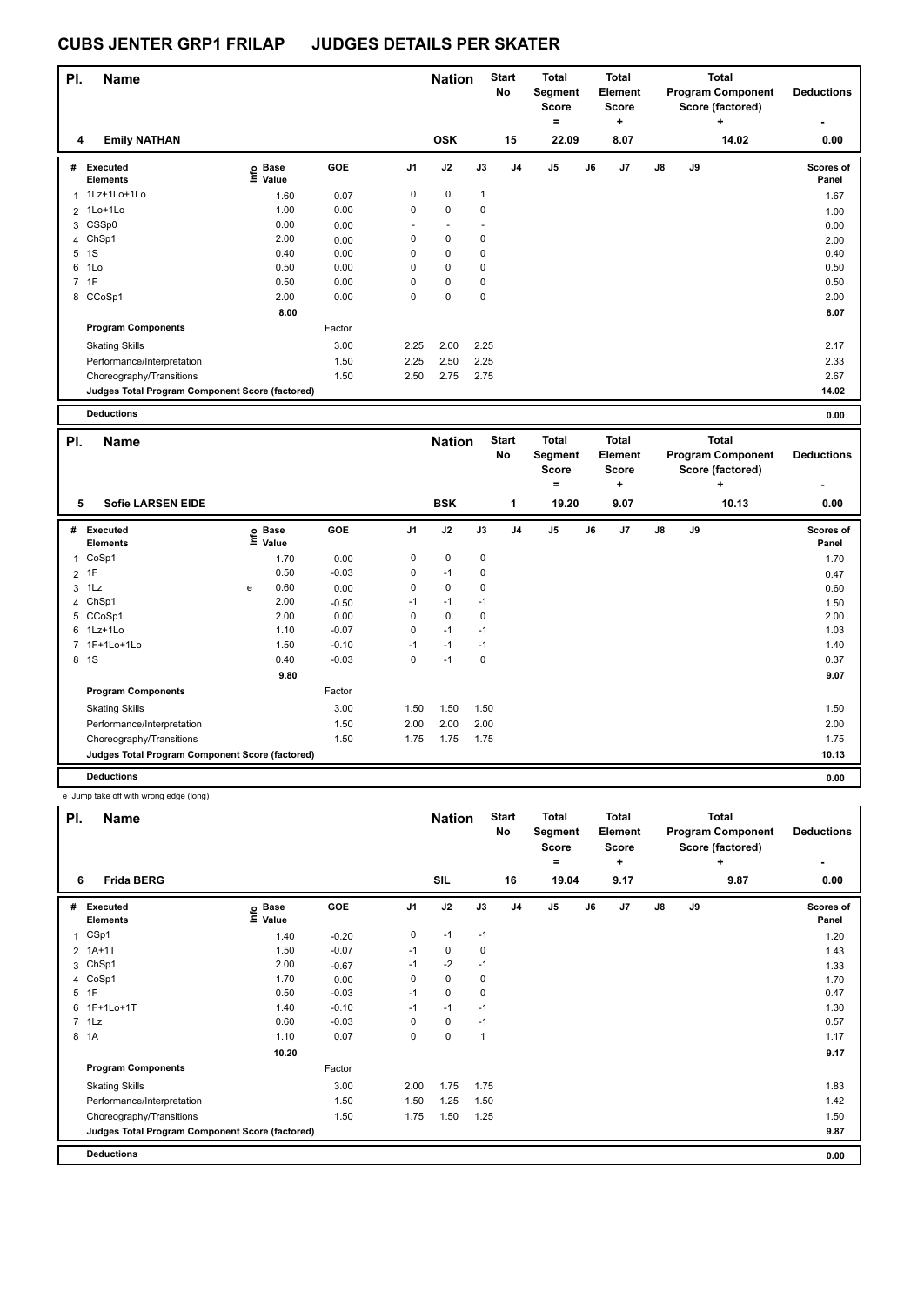| PI.            | Name                                            |    |                      |         |                | <b>Nation</b>            |             | <b>Start</b><br>No | <b>Total</b><br>Segment<br><b>Score</b><br>۰ |    | <b>Total</b><br>Element<br><b>Score</b><br>÷ |               |    | <b>Total</b><br><b>Program Component</b><br>Score (factored)<br>÷ | <b>Deductions</b>  |
|----------------|-------------------------------------------------|----|----------------------|---------|----------------|--------------------------|-------------|--------------------|----------------------------------------------|----|----------------------------------------------|---------------|----|-------------------------------------------------------------------|--------------------|
| 7              | <b>Zelda FRASER</b>                             |    |                      |         |                | <b>AKK</b>               |             | 6                  | 17.87                                        |    | 7.37                                         |               |    | 10.50                                                             | 0.00               |
| #              | Executed<br><b>Elements</b>                     | ١m | <b>Base</b><br>Value | GOE     | J <sub>1</sub> | J2                       | J3          | J <sub>4</sub>     | $\mathsf{J}5$                                | J6 | J7                                           | $\mathsf{J}8$ | J9 |                                                                   | Scores of<br>Panel |
| 1              | 1A                                              |    | 1.10                 | 0.00    | 0              | $\mathbf 0$              | 0           |                    |                                              |    |                                              |               |    |                                                                   | 1.10               |
| $\overline{2}$ | 1F                                              |    | 0.50                 | 0.00    | 0              | $\mathbf 0$              | 0           |                    |                                              |    |                                              |               |    |                                                                   | 0.50               |
| 3              | USp1                                            |    | 1.20                 | 0.00    | 0              | $\mathbf 0$              | $\mathbf 0$ |                    |                                              |    |                                              |               |    |                                                                   | 1.20               |
| 4              | ChSp0                                           |    | 0.00                 | 0.00    |                | $\overline{\phantom{a}}$ |             |                    |                                              |    |                                              |               |    |                                                                   | 0.00               |
| 5              | 1A+1Lo                                          |    | 1.60                 | $-0.07$ | 0              | $\mathbf 0$              | $-1$        |                    |                                              |    |                                              |               |    |                                                                   | 1.53               |
| 6              | 1F+1T+1Lo                                       |    | 1.40                 | $-0.03$ | 0              | $-1$                     | 0           |                    |                                              |    |                                              |               |    |                                                                   | 1.37               |
|                | $7$ 1 Lz                                        | e  | 0.60                 | $-0.13$ | $-2$           | $-2$                     | $\mathbf 0$ |                    |                                              |    |                                              |               |    |                                                                   | 0.47               |
|                | 8 CoSp1                                         |    | 1.70                 | $-0.50$ | $-2$           | $-1$                     | $-2$        |                    |                                              |    |                                              |               |    |                                                                   | 1.20               |
|                |                                                 |    | 8.10                 |         |                |                          |             |                    |                                              |    |                                              |               |    |                                                                   | 7.37               |
|                | <b>Program Components</b>                       |    |                      | Factor  |                |                          |             |                    |                                              |    |                                              |               |    |                                                                   |                    |
|                | <b>Skating Skills</b>                           |    |                      | 3.00    | 2.00           | 2.25                     | 2.00        |                    |                                              |    |                                              |               |    |                                                                   | 2.08               |
|                | Performance/Interpretation                      |    |                      | 1.50    | 1.50           | 1.50                     | 1.25        |                    |                                              |    |                                              |               |    |                                                                   | 1.42               |
|                | Choreography/Transitions                        |    |                      | 1.50    | 1.50           | 1.50                     | 1.25        |                    |                                              |    |                                              |               |    |                                                                   | 1.42               |
|                | Judges Total Program Component Score (factored) |    |                      |         |                |                          |             |                    |                                              |    |                                              |               |    |                                                                   | 10.50              |
|                | <b>Deductions</b>                               |    |                      |         |                |                          |             |                    |                                              |    |                                              |               |    |                                                                   | 0.00               |

e Jump take off with wrong edge (long)

| PI.          | <b>Name</b>                                     |                            |                   |      | <b>Nation</b> |      | <b>Start</b><br>No | <b>Total</b><br>Segment<br><b>Score</b><br>$\equiv$ |    | <b>Total</b><br>Element<br><b>Score</b><br>٠ |               |    | <b>Total</b><br><b>Program Component</b><br>Score (factored)<br>٠ | <b>Deductions</b>  |
|--------------|-------------------------------------------------|----------------------------|-------------------|------|---------------|------|--------------------|-----------------------------------------------------|----|----------------------------------------------|---------------|----|-------------------------------------------------------------------|--------------------|
| 8            | <b>Frida Eline JENSEN</b>                       |                            |                   |      | <b>SIL</b>    |      | 18                 | 17.22                                               |    | 7.83                                         |               |    | 10.39                                                             | 1.00               |
| #            | Executed<br><b>Elements</b>                     | e Base<br>E Value<br>Value | GOE               | J1   | J2            | J3   | J <sub>4</sub>     | J <sub>5</sub>                                      | J6 | J7                                           | $\mathsf{J}8$ | J9 |                                                                   | Scores of<br>Panel |
| $\mathbf{1}$ | <b>2S</b>                                       | 1.40                       | $-0.60$           | -3   | -3            | $-3$ |                    |                                                     |    |                                              |               |    |                                                                   | 0.80               |
|              | 2 1A                                            | 1.10                       | 0.13              | 0    | $\mathbf{1}$  |      |                    |                                                     |    |                                              |               |    |                                                                   | 1.23               |
|              | 3 LSp1                                          | 1.50                       | 0.00              | 0    | $\pmb{0}$     | 0    |                    |                                                     |    |                                              |               |    |                                                                   | 1.50               |
|              | 4 1Lo+1Lo                                       | 1.00                       | 0.07              | 0    | $\mathbf 0$   |      |                    |                                                     |    |                                              |               |    |                                                                   | 1.07               |
|              | 5 1F+1Lo+1T<<                                   | 1.00                       | $-0.20$           | $-2$ | $-2$          | $-2$ |                    |                                                     |    |                                              |               |    |                                                                   | 0.80               |
|              | 6 ChSp1                                         | 2.00                       | $-0.17$           | 0    | $-1$          | 0    |                    |                                                     |    |                                              |               |    |                                                                   | 1.83               |
|              | 7 CoSp0                                         | 0.00                       | 0.00              |      | ٠             |      |                    |                                                     |    |                                              |               |    |                                                                   | 0.00               |
|              | 8 1Lz                                           | 0.60                       | 0.00              | 0    | $\pmb{0}$     | 0    |                    |                                                     |    |                                              |               |    |                                                                   | 0.60               |
|              |                                                 | 8.60                       |                   |      |               |      |                    |                                                     |    |                                              |               |    |                                                                   | 7.83               |
|              | <b>Program Components</b>                       |                            | Factor            |      |               |      |                    |                                                     |    |                                              |               |    |                                                                   |                    |
|              | <b>Skating Skills</b>                           |                            | 3.00              | 1.75 | 2.00          | 2.00 |                    |                                                     |    |                                              |               |    |                                                                   | 1.92               |
|              | Performance/Interpretation                      |                            | 1.50              | 1.25 | 1.25          | 1.25 |                    |                                                     |    |                                              |               |    |                                                                   | 1.25               |
|              | Choreography/Transitions                        |                            | 1.50              | 1.50 | 1.50          | 2.50 |                    |                                                     |    |                                              |               |    |                                                                   | 1.83               |
|              | Judges Total Program Component Score (factored) |                            |                   |      |               |      |                    |                                                     |    |                                              |               |    |                                                                   | 10.39              |
|              | <b>Deductions</b>                               |                            | Falls:<br>$-1.00$ |      |               |      |                    |                                                     |    |                                              |               |    |                                                                   | $-1.00$            |

|                | < Downgraded jump                               |                            |         |                |                            |      |                          |                                                       |    |                                                      |    |    |                                                                           |                                |
|----------------|-------------------------------------------------|----------------------------|---------|----------------|----------------------------|------|--------------------------|-------------------------------------------------------|----|------------------------------------------------------|----|----|---------------------------------------------------------------------------|--------------------------------|
| PI.<br>9       | <b>Name</b><br>Ella Sofia ROL-LUND              |                            |         |                | <b>Nation</b><br><b>TT</b> |      | <b>Start</b><br>No<br>14 | <b>Total</b><br>Segment<br><b>Score</b><br>۰<br>15.96 |    | <b>Total</b><br>Element<br><b>Score</b><br>٠<br>5.97 |    |    | <b>Total</b><br><b>Program Component</b><br>Score (factored)<br>÷<br>9.99 | <b>Deductions</b><br>٠<br>0.00 |
|                |                                                 |                            |         |                |                            |      |                          |                                                       |    |                                                      |    |    |                                                                           |                                |
| #              | Executed<br><b>Elements</b>                     | e Base<br>E Value<br>Value | GOE     | J <sub>1</sub> | J2                         | J3   | J <sub>4</sub>           | J <sub>5</sub>                                        | J6 | J7                                                   | J8 | J9 |                                                                           | Scores of<br>Panel             |
|                | 1 1S+1Lo+1T                                     | 1.30                       | $-0.03$ | $-1$           | 0                          | 0    |                          |                                                       |    |                                                      |    |    |                                                                           | 1.27                           |
| $\overline{2}$ | SSp1                                            | 1.30                       | 0.00    | 0              | 0                          | 0    |                          |                                                       |    |                                                      |    |    |                                                                           | 1.30                           |
|                | 3 1F                                            | 0.50                       | 0.00    | 0              | 0                          | 0    |                          |                                                       |    |                                                      |    |    |                                                                           | 0.50                           |
| $\overline{4}$ | 1Lo                                             | 0.50                       | 0.00    | 0              | $\mathbf 0$                | 0    |                          |                                                       |    |                                                      |    |    |                                                                           | 0.50                           |
| 5              | ChSp0                                           | 0.00                       | 0.00    |                |                            |      |                          |                                                       |    |                                                      |    |    |                                                                           | 0.00                           |
|                | 6 1F+1Lo                                        | 1.00                       | 0.00    | 0              | $\mathbf 0$                | 0    |                          |                                                       |    |                                                      |    |    |                                                                           | 1.00                           |
|                | 7 1Lz                                           | 0.60                       | $-0.30$ | $-3$           | $-3$                       | -3   |                          |                                                       |    |                                                      |    |    |                                                                           | 0.30                           |
|                | 8 CoSp1                                         | 1.70                       | $-0.60$ | $-2$           | $-2$                       | $-2$ |                          |                                                       |    |                                                      |    |    |                                                                           | 1.10                           |
|                |                                                 | 6.90                       |         |                |                            |      |                          |                                                       |    |                                                      |    |    |                                                                           | 5.97                           |
|                | <b>Program Components</b>                       |                            | Factor  |                |                            |      |                          |                                                       |    |                                                      |    |    |                                                                           |                                |
|                | <b>Skating Skills</b>                           |                            | 3.00    | 1.75           | 1.75                       | 2.00 |                          |                                                       |    |                                                      |    |    |                                                                           | 1.83                           |
|                | Performance/Interpretation                      |                            | 1.50    | 1.25           | 1.50                       | 1.75 |                          |                                                       |    |                                                      |    |    |                                                                           | 1.50                           |
|                | Choreography/Transitions                        |                            | 1.50    | 1.50           | 1.25                       | 1.75 |                          |                                                       |    |                                                      |    |    |                                                                           | 1.50                           |
|                | Judges Total Program Component Score (factored) |                            |         |                |                            |      |                          |                                                       |    |                                                      |    |    |                                                                           | 9.99                           |
|                | <b>Deductions</b>                               |                            |         |                |                            |      |                          |                                                       |    |                                                      |    |    |                                                                           | 0.00                           |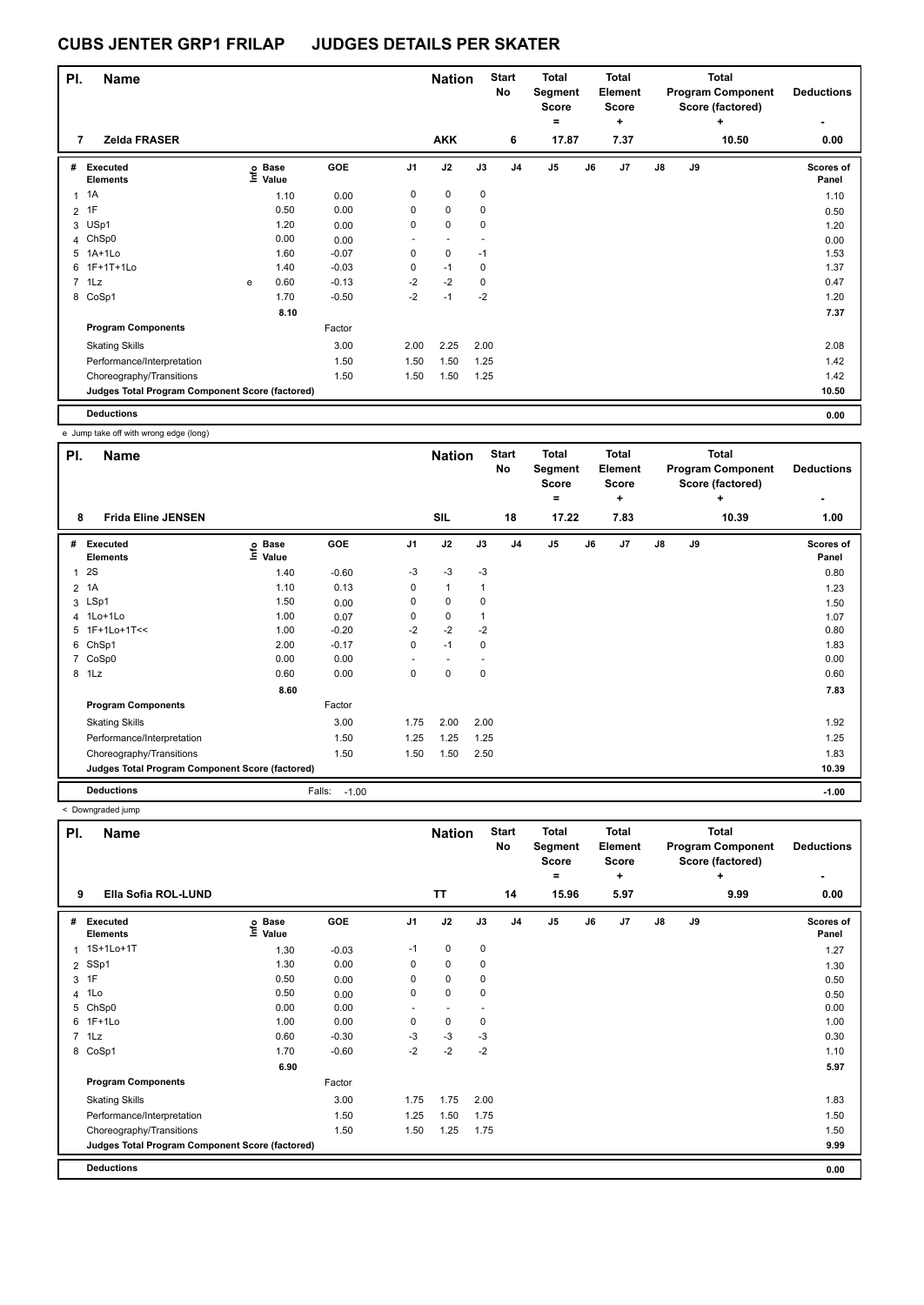| PI.            | <b>Name</b>                                     |      |                      |         |                          | <b>Nation</b>            |      | <b>Start</b><br>No | <b>Total</b><br>Segment<br><b>Score</b> |    | <b>Total</b><br>Element<br><b>Score</b> |               |    | <b>Total</b><br><b>Program Component</b><br>Score (factored) | <b>Deductions</b>  |
|----------------|-------------------------------------------------|------|----------------------|---------|--------------------------|--------------------------|------|--------------------|-----------------------------------------|----|-----------------------------------------|---------------|----|--------------------------------------------------------------|--------------------|
| 10             | <b>Helene THORIN</b>                            |      |                      |         |                          | <b>OSK</b>               |      | 17                 | ٠<br>15.91                              |    | ٠<br>7.67                               |               |    | ÷<br>8.24                                                    | 0.00               |
| #              | Executed<br><b>Elements</b>                     | lnfo | <b>Base</b><br>Value | GOE     | J <sub>1</sub>           | J2                       | J3   | J <sub>4</sub>     | J <sub>5</sub>                          | J6 | J7                                      | $\mathsf{J}8$ | J9 |                                                              | Scores of<br>Panel |
| 1              | $1A+1T$                                         |      | 1.50                 | 0.00    | 0                        | $\mathbf 0$              | 0    |                    |                                         |    |                                         |               |    |                                                              | 1.50               |
|                | 2 CoSp1                                         |      | 1.70                 | $-0.20$ | 0                        | $-1$                     | $-1$ |                    |                                         |    |                                         |               |    |                                                              | 1.50               |
|                | 3 1Lz+1Lo+1T                                    | e    | 1.50                 | $-0.20$ | $-2$                     | $-2$                     | $-2$ |                    |                                         |    |                                         |               |    |                                                              | 1.30               |
| 4              | 2S<                                             |      | 1.00                 | $-0.60$ | $-3$                     | $-3$                     | $-3$ |                    |                                         |    |                                         |               |    |                                                              | 0.40               |
| 5              | chsp0                                           |      | 0.00                 | 0.00    | $\overline{\phantom{a}}$ | $\overline{\phantom{a}}$ |      |                    |                                         |    |                                         |               |    |                                                              | 0.00               |
| 6              | 1A                                              |      | 1.10                 | 0.00    | 0                        | $\mathbf 0$              | 0    |                    |                                         |    |                                         |               |    |                                                              | 1.10               |
| $\overline{7}$ | 1F                                              |      | 0.50                 | 0.00    | 0                        | $\mathbf 0$              | 0    |                    |                                         |    |                                         |               |    |                                                              | 0.50               |
|                | 8 USp1                                          |      | 1.20                 | 0.17    | 0                        | $\mathbf 0$              | 1    |                    |                                         |    |                                         |               |    |                                                              | 1.37               |
|                |                                                 |      | 8.50                 |         |                          |                          |      |                    |                                         |    |                                         |               |    |                                                              | 7.67               |
|                | <b>Program Components</b>                       |      |                      | Factor  |                          |                          |      |                    |                                         |    |                                         |               |    |                                                              |                    |
|                | <b>Skating Skills</b>                           |      |                      | 3.00    | 1.75                     | 1.50                     | 1.50 |                    |                                         |    |                                         |               |    |                                                              | 1.58               |
|                | Performance/Interpretation                      |      |                      | 1.50    | 1.25                     | 1.00                     | 1.00 |                    |                                         |    |                                         |               |    |                                                              | 1.08               |
|                | Choreography/Transitions                        |      |                      | 1.50    | 1.25                     | 1.25                     | 1.25 |                    |                                         |    |                                         |               |    |                                                              | 1.25               |
|                | Judges Total Program Component Score (factored) |      |                      |         |                          |                          |      |                    |                                         |    |                                         |               |    |                                                              | 8.24               |
|                | <b>Deductions</b>                               |      |                      |         |                          |                          |      |                    |                                         |    |                                         |               |    |                                                              | 0.00               |

< Downgraded jump e Jump take off with wrong edge (long)

| PI.            | <b>Name</b>                                     |                            |         |                | <b>Nation</b> |             | <b>Start</b><br>No | Total<br>Segment<br><b>Score</b><br>= |    | <b>Total</b><br>Element<br><b>Score</b><br>÷ |    |    | <b>Total</b><br><b>Program Component</b><br>Score (factored)<br>٠ | <b>Deductions</b><br>۰ |
|----------------|-------------------------------------------------|----------------------------|---------|----------------|---------------|-------------|--------------------|---------------------------------------|----|----------------------------------------------|----|----|-------------------------------------------------------------------|------------------------|
| 11             | <b>Elisabeth LIEUNGH</b>                        |                            |         |                | <b>AKK</b>    |             | 5                  | 15.78                                 |    | 6.27                                         |    |    | 9.51                                                              | 0.00                   |
| #              | <b>Executed</b><br><b>Elements</b>              | e Base<br>⊆ Value<br>Value | GOE     | J <sub>1</sub> | J2            | J3          | J <sub>4</sub>     | J <sub>5</sub>                        | J6 | J <sub>7</sub>                               | J8 | J9 |                                                                   | Scores of<br>Panel     |
| $\overline{1}$ | 1A                                              | 1.10                       | 0.00    | 0              | $\mathbf 0$   | $\mathbf 0$ |                    |                                       |    |                                              |    |    |                                                                   | 1.10                   |
|                | 2 2 S                                           | 1.40                       | $-0.60$ | -3             | $-3$          | $-3$        |                    |                                       |    |                                              |    |    |                                                                   | 0.80                   |
| 3              | ChSp0                                           | 0.00                       | 0.00    | ٠              |               |             |                    |                                       |    |                                              |    |    |                                                                   | 0.00                   |
|                | 4 CoSp0                                         | 0.00                       | 0.00    | ٠              | ۰             |             |                    |                                       |    |                                              |    |    |                                                                   | 0.00                   |
|                | 5 1F+1Lo+1Lo                                    | 1.50                       | $-0.03$ | 0              | $-1$          | 0           |                    |                                       |    |                                              |    |    |                                                                   | 1.47                   |
| 6              | $1A+1L0$                                        | 1.60                       | $-0.20$ | $-1$           | $-1$          | $-1$        |                    |                                       |    |                                              |    |    |                                                                   | 1.40                   |
|                | 7 1F                                            | 0.50                       | 0.00    | 0              | $\mathbf 0$   | 0           |                    |                                       |    |                                              |    |    |                                                                   | 0.50                   |
|                | 8 SSp1                                          | 1.30                       | $-0.30$ | $-1$           | $-1$          | $-1$        |                    |                                       |    |                                              |    |    |                                                                   | 1.00                   |
|                |                                                 | 7.40                       |         |                |               |             |                    |                                       |    |                                              |    |    |                                                                   | 6.27                   |
|                | <b>Program Components</b>                       |                            | Factor  |                |               |             |                    |                                       |    |                                              |    |    |                                                                   |                        |
|                | <b>Skating Skills</b>                           |                            | 3.00    | 2.00           | 1.50          | 1.75        |                    |                                       |    |                                              |    |    |                                                                   | 1.75                   |
|                | Performance/Interpretation                      |                            | 1.50    | 1.50           | 1.50          | 1.25        |                    |                                       |    |                                              |    |    |                                                                   | 1.42                   |
|                | Choreography/Transitions                        |                            | 1.50    | 1.50           | 1.25          | 1.50        |                    |                                       |    |                                              |    |    |                                                                   | 1.42                   |
|                | Judges Total Program Component Score (factored) |                            |         |                |               |             |                    |                                       |    |                                              |    |    |                                                                   | 9.51                   |
|                | <b>Deductions</b>                               |                            |         |                |               |             |                    |                                       |    |                                              |    |    |                                                                   | 0.00                   |

| PI.            | <b>Name</b>                                     |                                  |         |                | <b>Nation</b>            |      | <b>Start</b><br>No | <b>Total</b><br>Segment<br><b>Score</b><br>۰ |    | <b>Total</b><br>Element<br><b>Score</b><br>÷ |               |    | <b>Total</b><br><b>Program Component</b><br>Score (factored)<br>÷ | <b>Deductions</b><br>۰ |
|----------------|-------------------------------------------------|----------------------------------|---------|----------------|--------------------------|------|--------------------|----------------------------------------------|----|----------------------------------------------|---------------|----|-------------------------------------------------------------------|------------------------|
| 12             | <b>Vilde RYGG</b>                               |                                  |         |                | <b>TSK</b>               |      | 3                  | 13.88                                        |    | 6.24                                         |               |    | 7.64                                                              | 0.00                   |
| #              | Executed<br><b>Elements</b>                     | <b>Base</b><br>은 Base<br>트 Value | GOE     | J <sub>1</sub> | J2                       | J3   | J <sub>4</sub>     | J <sub>5</sub>                               | J6 | J7                                           | $\mathsf{J}8$ | J9 |                                                                   | Scores of<br>Panel     |
|                | 1 CoSp1                                         | 1.70                             | $-0.50$ | $-1$           | $-2$                     | $-2$ |                    |                                              |    |                                              |               |    |                                                                   | 1.20                   |
|                | 2 1Lo                                           | 0.50                             | $-0.03$ | $-1$           | $\mathbf 0$              | 0    |                    |                                              |    |                                              |               |    |                                                                   | 0.47                   |
|                | 3 1F+1Lo                                        | 1.00                             | $-0.03$ | 0              | $\mathbf 0$              | $-1$ |                    |                                              |    |                                              |               |    |                                                                   | 0.97                   |
| 4              | 1S                                              | 0.40                             | $-0.07$ | 0              | $-1$                     | $-1$ |                    |                                              |    |                                              |               |    |                                                                   | 0.33                   |
|                | 5 ChSp0                                         | 0.00                             | 0.00    | ٠              | $\overline{\phantom{a}}$ |      |                    |                                              |    |                                              |               |    |                                                                   | 0.00                   |
|                | 6 1F+1Lo+1Lo                                    | 1.50                             | $-0.03$ | $-1$           | 0                        | 0    |                    |                                              |    |                                              |               |    |                                                                   | 1.47                   |
| $\overline{7}$ | SSp1                                            | 1.30                             | 0.00    | 0              | $\mathbf 0$              | 0    |                    |                                              |    |                                              |               |    |                                                                   | 1.30                   |
|                | 8 1Lz                                           | 0.60                             | $-0.10$ | $-1$           | $-1$                     | $-1$ |                    |                                              |    |                                              |               |    |                                                                   | 0.50                   |
|                |                                                 | 7.00                             |         |                |                          |      |                    |                                              |    |                                              |               |    |                                                                   | 6.24                   |
|                | <b>Program Components</b>                       |                                  | Factor  |                |                          |      |                    |                                              |    |                                              |               |    |                                                                   |                        |
|                | <b>Skating Skills</b>                           |                                  | 3.00    | 1.25           | 1.25                     | 1.00 |                    |                                              |    |                                              |               |    |                                                                   | 1.17                   |
|                | Performance/Interpretation                      |                                  | 1.50    | 1.50           | 1.25                     | 1.25 |                    |                                              |    |                                              |               |    |                                                                   | 1.33                   |
|                | Choreography/Transitions                        |                                  | 1.50    | 1.50           | 1.50                     | 1.25 |                    |                                              |    |                                              |               |    |                                                                   | 1.42                   |
|                | Judges Total Program Component Score (factored) |                                  |         |                |                          |      |                    |                                              |    |                                              |               |    |                                                                   | 7.64                   |
|                | <b>Deductions</b>                               |                                  |         |                |                          |      |                    |                                              |    |                                              |               |    |                                                                   | 0.00                   |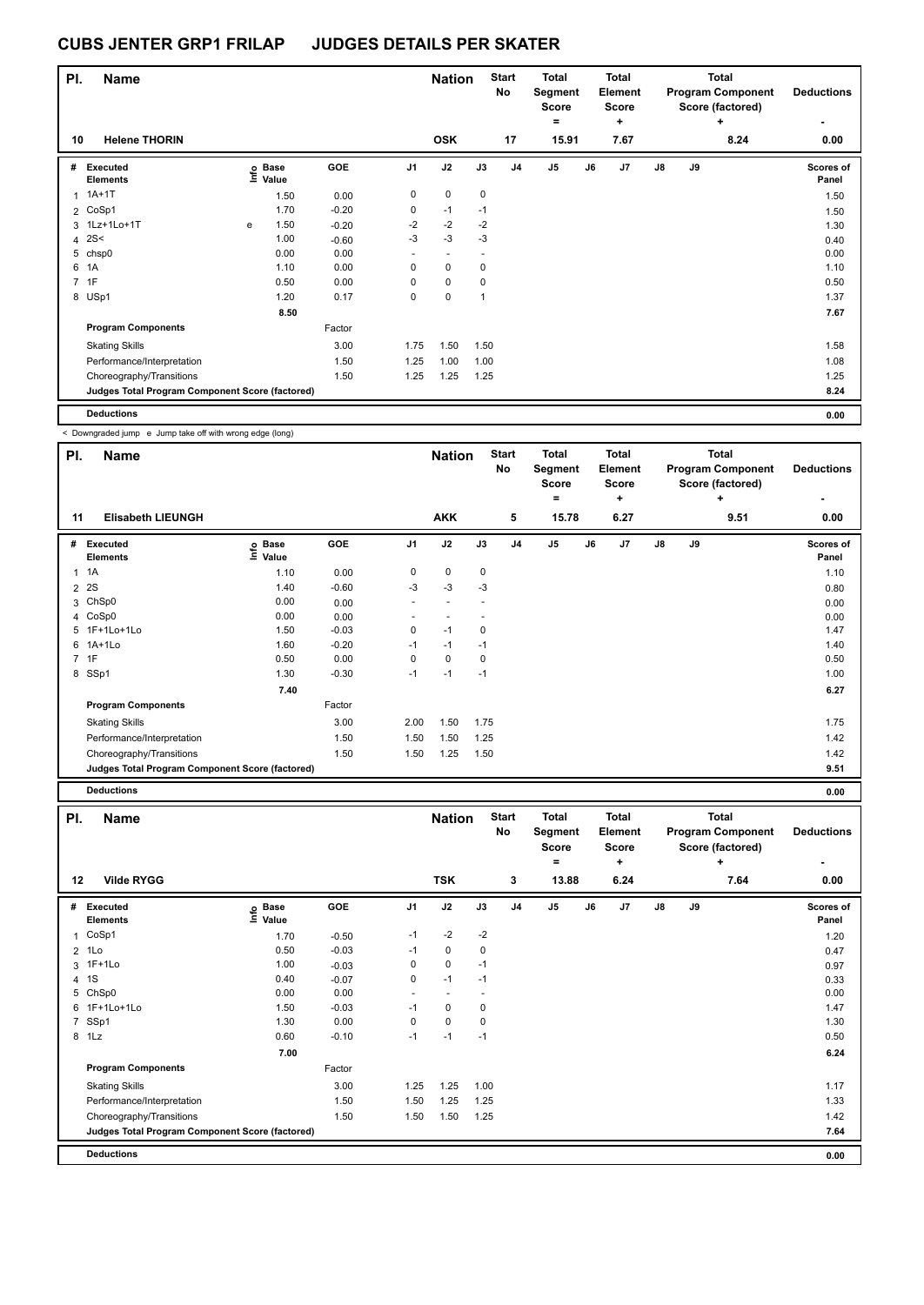|             | PI.<br><b>Name</b>                              |      |                      |         |                | <b>Nation</b> |      | <b>Start</b><br>No | <b>Total</b><br>Segment<br><b>Score</b> |    | <b>Total</b><br>Element<br><b>Score</b> | <b>Total</b><br><b>Program Component</b><br>Score (factored) |    |           | <b>Deductions</b>  |
|-------------|-------------------------------------------------|------|----------------------|---------|----------------|---------------|------|--------------------|-----------------------------------------|----|-----------------------------------------|--------------------------------------------------------------|----|-----------|--------------------|
| 13          | <b>Helene JØRGENSEN</b>                         |      |                      |         |                | <b>AKK</b>    |      | 10                 | ٠<br>13.64                              |    | ٠<br>5.66                               |                                                              |    | ÷<br>7.98 | 0.00               |
|             |                                                 |      |                      |         |                |               |      |                    |                                         |    |                                         |                                                              |    |           |                    |
| #           | Executed<br><b>Elements</b>                     | Info | <b>Base</b><br>Value | GOE     | J <sub>1</sub> | J2            | J3   | J <sub>4</sub>     | J <sub>5</sub>                          | J6 | J7                                      | $\mathsf{J}8$                                                | J9 |           | Scores of<br>Panel |
| 1           | $1S+1L0$                                        |      | 0.90                 | $-0.07$ | 0              | $-1$          | $-1$ |                    |                                         |    |                                         |                                                              |    |           | 0.83               |
|             | 2 1F+1Lo+1Lo                                    |      | 1.50                 | $-0.07$ | $\mathbf 0$    | $-1$          | $-1$ |                    |                                         |    |                                         |                                                              |    |           | 1.43               |
| 3           | ssp0                                            |      | 0.00                 | 0.00    |                |               |      |                    |                                         |    |                                         |                                                              |    |           | 0.00               |
| 4           | ChSp0                                           |      | 0.00                 | 0.00    |                |               |      |                    |                                         |    |                                         |                                                              |    |           | 0.00               |
| 5           | 1A                                              |      | 1.10                 | 0.00    | 0              | $\mathbf 0$   | 0    |                    |                                         |    |                                         |                                                              |    |           | 1.10               |
| 6           | 1F                                              |      | 0.50                 | 0.00    | 0              | $\mathbf 0$   | 0    |                    |                                         |    |                                         |                                                              |    |           | 0.50               |
| $7^{\circ}$ | 1Lz                                             | e    | 0.60                 | $-0.20$ | $-2$           | $-2$          | $-2$ |                    |                                         |    |                                         |                                                              |    |           | 0.40               |
|             | 8 CoSp1                                         |      | 1.70                 | $-0.30$ | $-1$           | $-1$          | $-1$ |                    |                                         |    |                                         |                                                              |    |           | 1.40               |
|             |                                                 |      | 6.30                 |         |                |               |      |                    |                                         |    |                                         |                                                              |    |           | 5.66               |
|             | <b>Program Components</b>                       |      |                      | Factor  |                |               |      |                    |                                         |    |                                         |                                                              |    |           |                    |
|             | <b>Skating Skills</b>                           |      |                      | 3.00    | 1.75           | 1.50          | 1.50 |                    |                                         |    |                                         |                                                              |    |           | 1.58               |
|             | Performance/Interpretation                      |      |                      | 1.50    | 1.25           | 1.00          | 1.00 |                    |                                         |    |                                         |                                                              |    |           | 1.08               |
|             | Choreography/Transitions                        |      |                      | 1.50    | 1.25           | 1.00          | 1.00 |                    |                                         |    |                                         |                                                              |    |           | 1.08               |
|             | Judges Total Program Component Score (factored) |      |                      |         |                |               |      |                    |                                         |    |                                         |                                                              |    |           | 7.98               |
|             | <b>Deductions</b>                               |      |                      |         |                |               |      |                    |                                         |    |                                         |                                                              |    |           | 0.00               |

e Jump take off with wrong edge (long)

| PI.            | Name                                            |                              |         |                | <b>Nation</b>            |              | <b>Start</b><br><b>No</b> | Total<br>Segment<br><b>Score</b><br>= |    | <b>Total</b><br><b>Element</b><br><b>Score</b><br>÷ |    |    | <b>Total</b><br><b>Program Component</b><br>Score (factored)<br>٠ | <b>Deductions</b><br>$\overline{\phantom{0}}$ |
|----------------|-------------------------------------------------|------------------------------|---------|----------------|--------------------------|--------------|---------------------------|---------------------------------------|----|-----------------------------------------------------|----|----|-------------------------------------------------------------------|-----------------------------------------------|
| 14             | <b>Elisabeth SOLBERG</b>                        |                              |         |                | <b>TSK</b>               |              | 11                        | 12.39                                 |    | 5.64                                                |    |    | 6.75                                                              | 0.00                                          |
| #              | <b>Executed</b><br><b>Elements</b>              | <b>Base</b><br>Info<br>Value | GOE     | J <sub>1</sub> | J2                       | J3           | J <sub>4</sub>            | J <sub>5</sub>                        | J6 | J <sub>7</sub>                                      | J8 | J9 |                                                                   | Scores of<br>Panel                            |
| 1              | CCoSp1                                          | 2.00                         | 0.00    | 0              | $\mathbf 0$              | $\pmb{0}$    |                           |                                       |    |                                                     |    |    |                                                                   | 2.00                                          |
|                | $2$ 1F                                          | 0.50                         | 0.07    | 0              | $\mathbf 0$              | $\mathbf{1}$ |                           |                                       |    |                                                     |    |    |                                                                   | 0.57                                          |
| 3              | ChSp0                                           | 0.00                         | 0.00    | ٠              | $\overline{\phantom{a}}$ |              |                           |                                       |    |                                                     |    |    |                                                                   | 0.00                                          |
| $\overline{4}$ | 1Lz                                             | 0.60                         | $-0.03$ | $-1$           | 0                        | 0            |                           |                                       |    |                                                     |    |    |                                                                   | 0.57                                          |
| 5              | $1S+1Lo$                                        | 0.90                         | 0.00    | 0              | 0                        | 0            |                           |                                       |    |                                                     |    |    |                                                                   | 0.90                                          |
|                | 6 SSp1                                          | 1.30                         | $-0.90$ | $-3$           | $-3$                     | -3           |                           |                                       |    |                                                     |    |    |                                                                   | 0.40                                          |
|                | 7 1F+1Lo                                        | 1.00                         | $-0.27$ | $-2$           | $-3$                     | -3           |                           |                                       |    |                                                     |    |    |                                                                   | 0.73                                          |
|                | 8 1Lo                                           | 0.50                         | $-0.03$ | $-1$           | $\mathbf 0$              | 0            |                           |                                       |    |                                                     |    |    |                                                                   | 0.47                                          |
|                |                                                 | 6.80                         |         |                |                          |              |                           |                                       |    |                                                     |    |    |                                                                   | 5.64                                          |
|                | <b>Program Components</b>                       |                              | Factor  |                |                          |              |                           |                                       |    |                                                     |    |    |                                                                   |                                               |
|                | <b>Skating Skills</b>                           |                              | 3.00    | 1.25           | 1.25                     | 1.25         |                           |                                       |    |                                                     |    |    |                                                                   | 1.25                                          |
|                | Performance/Interpretation                      |                              | 1.50    | 0.75           | 1.00                     | 1.25         |                           |                                       |    |                                                     |    |    |                                                                   | 1.00                                          |
|                | Choreography/Transitions                        |                              | 1.50    | 0.75           | 1.25                     | 1.00         |                           |                                       |    |                                                     |    |    |                                                                   | 1.00                                          |
|                | Judges Total Program Component Score (factored) |                              |         |                |                          |              |                           |                                       |    |                                                     |    |    |                                                                   | 6.75                                          |
|                | <b>Deductions</b>                               |                              |         |                |                          |              |                           |                                       |    |                                                     |    |    |                                                                   | 0.00                                          |

| PI.          | <b>Name</b>                                     |                                           |         |                | <b>Nation</b>            |                          | <b>Start</b><br>No | <b>Total</b><br>Segment<br><b>Score</b><br>٠ |    | <b>Total</b><br>Element<br><b>Score</b><br>÷ |               | <b>Total</b><br><b>Program Component</b><br>Score (factored) | <b>Deductions</b> |                    |
|--------------|-------------------------------------------------|-------------------------------------------|---------|----------------|--------------------------|--------------------------|--------------------|----------------------------------------------|----|----------------------------------------------|---------------|--------------------------------------------------------------|-------------------|--------------------|
| 15           | Jenni SKAARA                                    |                                           |         |                | <b>SKK</b>               |                          | 19                 | 12.21                                        |    | 4.46                                         |               |                                                              | ٠<br>7.75         | ۰<br>0.00          |
| #            | <b>Executed</b><br><b>Elements</b>              | $\frac{6}{5}$ Base<br>$\frac{5}{5}$ Value | GOE     | J <sub>1</sub> | J2                       | J3                       | J <sub>4</sub>     | J <sub>5</sub>                               | J6 | J7                                           | $\mathsf{J}8$ | J9                                                           |                   | Scores of<br>Panel |
| $\mathbf{1}$ | 1F                                              | 0.50                                      | 0.00    | 0              | $\mathbf 0$              | 0                        |                    |                                              |    |                                              |               |                                                              |                   | 0.50               |
|              | 2 CoSp1                                         | 1.70                                      | $-0.10$ | $-1$           | $\mathbf 0$              | 0                        |                    |                                              |    |                                              |               |                                                              |                   | 1.60               |
|              | 3 1S+1Lo+1T<<                                   | 0.90                                      | $-0.20$ | $-2$           | $-2$                     | $-2$                     |                    |                                              |    |                                              |               |                                                              |                   | 0.70               |
| 4            | ChSp0                                           | 0.00                                      | 0.00    | ٠              | $\overline{\phantom{a}}$ | $\overline{\phantom{a}}$ |                    |                                              |    |                                              |               |                                                              |                   | 0.00               |
| 5            | 1Lo                                             | 0.50                                      | 0.00    | 0              | $\mathbf 0$              | 0                        |                    |                                              |    |                                              |               |                                                              |                   | 0.50               |
| 6            | SSp0                                            | 0.00                                      | 0.00    | ٠              | $\overline{\phantom{a}}$ |                          |                    |                                              |    |                                              |               |                                                              |                   | 0.00               |
|              | 7 1S+1Lo                                        | 0.90                                      | $-0.07$ | 0              | $-1$                     | $-1$                     |                    |                                              |    |                                              |               |                                                              |                   | 0.83               |
|              | 8 1T                                            | 0.40                                      | $-0.07$ | $-1$           | $-1$                     | $\mathbf 0$              |                    |                                              |    |                                              |               |                                                              |                   | 0.33               |
|              |                                                 | 4.90                                      |         |                |                          |                          |                    |                                              |    |                                              |               |                                                              |                   | 4.46               |
|              | <b>Program Components</b>                       |                                           | Factor  |                |                          |                          |                    |                                              |    |                                              |               |                                                              |                   |                    |
|              | <b>Skating Skills</b>                           |                                           | 3.00    | 1.50           | 1.25                     | 1.25                     |                    |                                              |    |                                              |               |                                                              |                   | 1.33               |
|              | Performance/Interpretation                      |                                           | 1.50    | 1.25           | 1.50                     | 1.00                     |                    |                                              |    |                                              |               |                                                              |                   | 1.25               |
|              | Choreography/Transitions                        |                                           | 1.50    | 1.25           | 1.25                     | 1.25                     |                    |                                              |    |                                              |               |                                                              |                   | 1.25               |
|              | Judges Total Program Component Score (factored) |                                           |         |                |                          |                          |                    |                                              |    |                                              |               |                                                              |                   | 7.75               |
|              | <b>Deductions</b>                               |                                           |         |                |                          |                          |                    |                                              |    |                                              |               |                                                              |                   | 0.00               |

< Downgraded jump